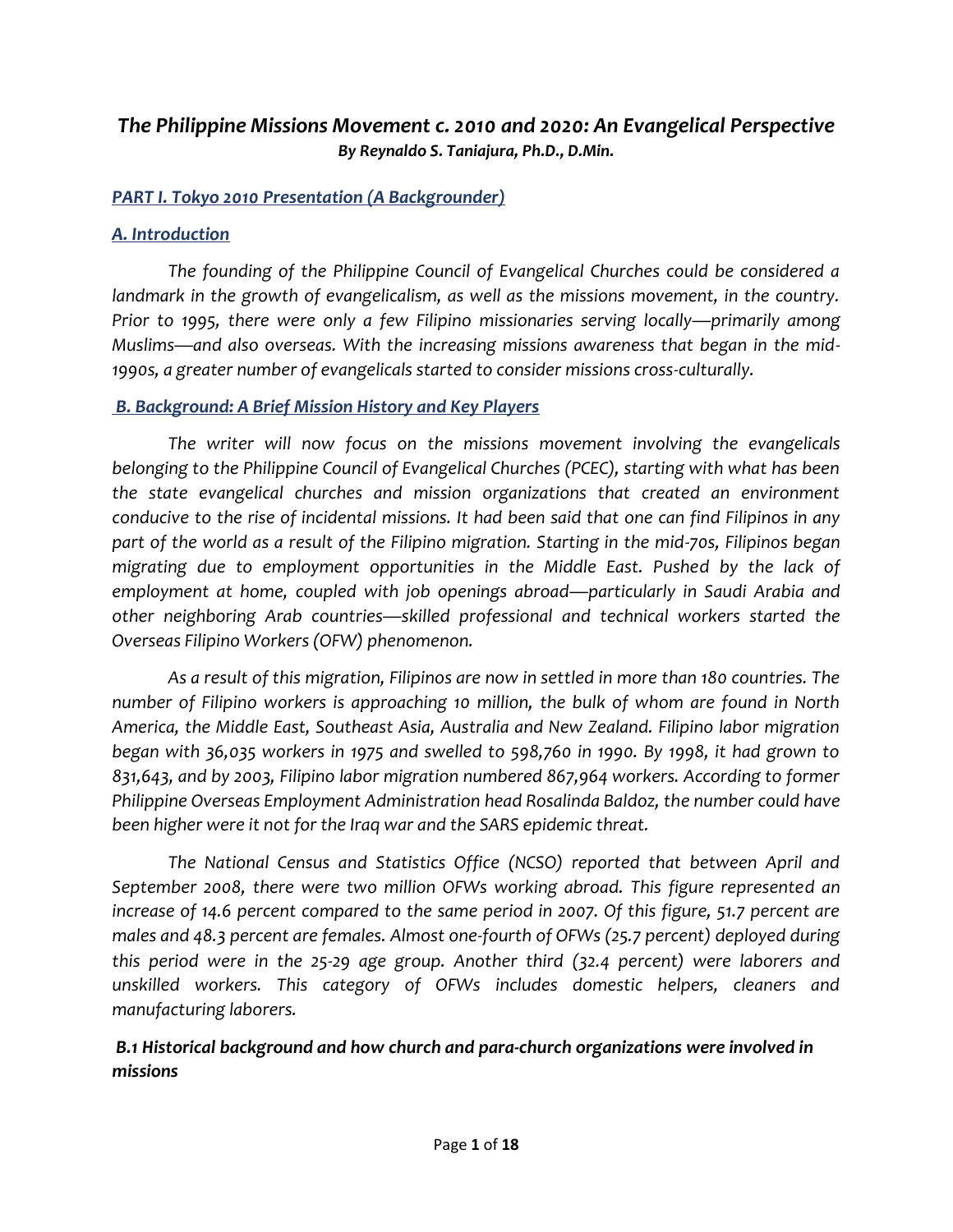*In July 2009, this writer participated in a consultation of missions' practitioners, teachers and mobilizers held in Butuan City. The event was organized by Living Springs International, the producer of the Kairos Course mentioned earlier. In one of the sessions, the participants identified some trends and outcomes the Philippine church had experienced within a forty-year timeframe. We wanted to know what had happened during those decades that had hindered the church from effectively fulfilling her mission. Here is an outline of what we discovered.* 

## *B.2 From 1970 to 1989*

*Trends noted during this time include: The introduction of the charismatic movement, the formation of ministerial fellowships, and the recognition of the gifts of the Holy Spirit together with the phenomenon of signs and wonders. A number of leadership training seminars conducted large open-air evangelistic meetings took place. Evangelicals experienced a renewal movement similar to that in the Catholic Church. It seems the church's focus was on herself rather than outside of her fellowship at this time. Because of these trends, new and independent churches arose. There was also a loosening of theological suspicions of the supernatural. This resulted in lively worship beginning to appear in churches. Many Catholics were won over to evangelicalism because of the phenomenon of spiritual gifts, healings and miracles. Unity and cooperation among pastors and churches took place, which led to the breakdown of denominational barriers. Believers and churches experienced a deeper understanding of the Bible that resulted in growth and spiritual maturity.*

*It was during this period, and perhaps influenced by the trends of the time, that the Philippine Missions Association (PMA) and the Philippine Council of Evangelical Churches (PCEC) were founded. While the church experienced growth and maturity during this time, some things were still lacking. Among these were intentional discipleship, community impact, missions training, emphasis on the Word, spiritual fruitfulness and character development. The church's efforts to reach influential community members and to train and develop leaders were also inadequate, and there was an absence of strong prophetic and apostolic leadership in the church.* 

### *B.3 From 1990 to 2009*

In this time period, the Philippine church started to receive modular training on *missions awareness, mobilization and education. The idea of community development was slowly introduced into the churches. A number of evangelicals began to be visible in some sectors of society. Churches also began campus ministries. Cell groups, small groups, and house churches became more acceptable. Several churches also participated in the government's moral recovery program. The prophetic and apostolic movement gained inroads. The Philippine church also started to gain a global mind-set.* 

*There was cross-pollination of theology and churches started working together on holding large-scale seminars and conferences, particularly in the areas of missions and*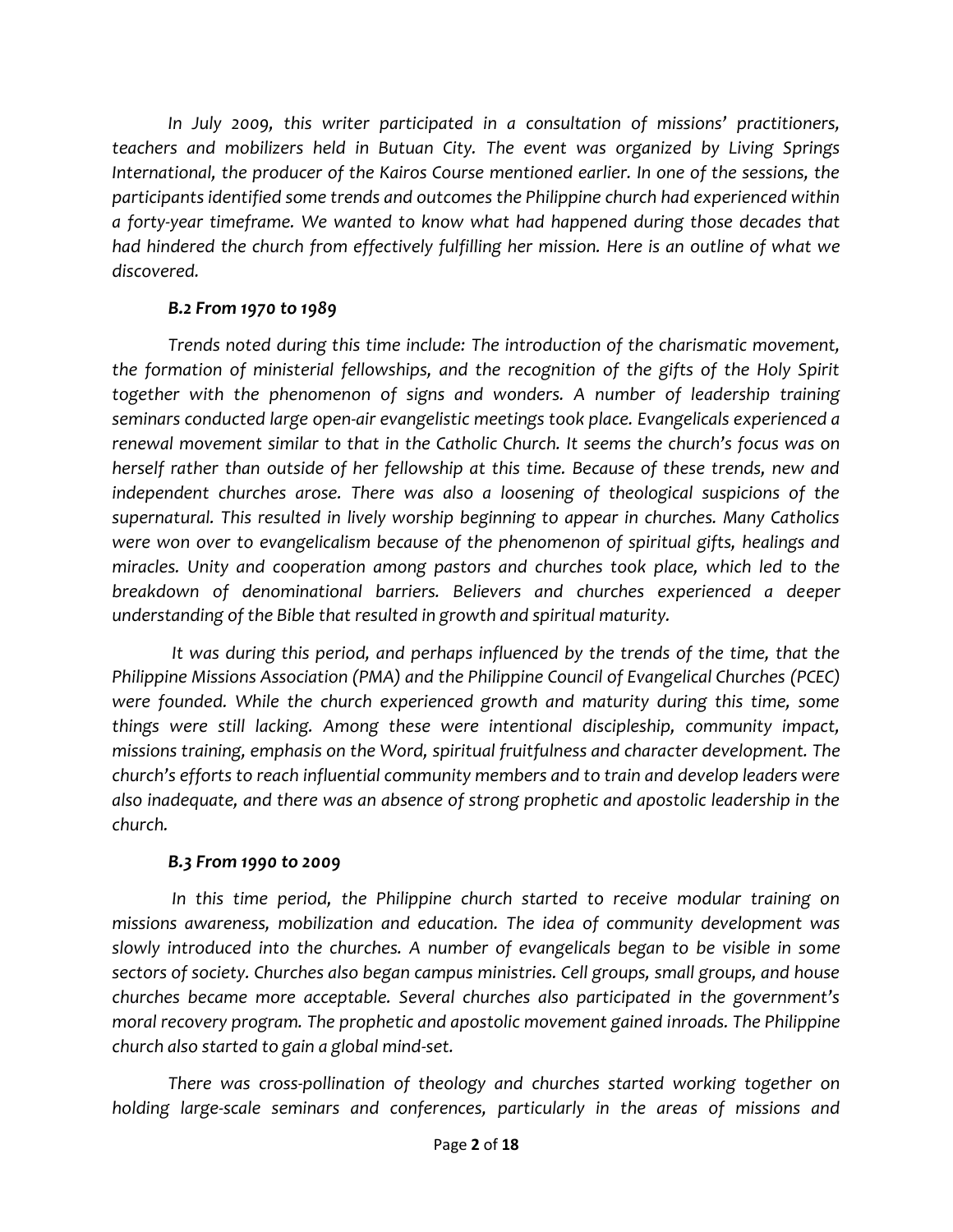*leadership training. Many local churches established schools starting at the pre-school and kindergarten levels. After several years, some churches were able to open high schools and even a few college level programs. What were the positive outcomes from this period? Many local churches became "senders" and their members "goers" in missions.*

*The concept of sodality became accepted in the larger body of Christ. Missionaries who went out as OFWs or tentmakers became more numerous. Lay people were released into ministry and new and emerging church leaders were raised up. The need for intentional discipleship within the churches was addressed. Many in the government and military sectors became open to the gospel. The churches opened up to the idea of engaging the community. Many began to get involved in community development. A few pastors and churches became wealthy. Growth within the church was structured, and the phenomenon called "bapticostalism" appeared. More young people were coming to church and a number of new churches were established on campuses.* 

*The involvement of church members was very noticeable, perhaps due to a greater awareness of the concept of the "ministry of all believers." Yet in this period, the church lacked significant dialogue among church leaders, a biblical worldview among pastors and an in-depth understanding of the Bible to keep pace with the multiplication of churches. Many pastors experienced woundedness and failings and there was no ministry to meet their particular needs. The church on the whole had no standards for installing bishops and pastors. The "spirit of conquest" of the nations based on the Great Commission was also lacking. In the area of missions, the church did not have the means to address global migration.* 

*Also absent From Edinburgh 1910 to TOKYO 2010 were the tools needed for effective engagement with unreached people groups. Coaches and mentors at the pastoral level were also lacking. In terms of reaching the community, the church did a poor job of equipping lay workers or pastors to do ministry in government circles and the marketplace. The church did not have the means to equip members to address the needs of the next generation, and there was a gap in understanding of her role in society. A kingdom mindset to disciple whole communities and nations was conspicuously absent. The church was also unaware of the emerging shift in global culture from modern to post-modern. Lastly, she was not addressing the needs of the overseas Filipino workers, particularly the needs of the families they left behind.* 

### *B.4 2010 and Beyond*

*If the Philippine church is to move forward, she needs to have a paradigm shift. She must address the issues and implications of the emerging post-modern culture. She must instill among her members a kingdom conquest mind-set. She also needs to focus attention on the next generation and wrestle with environmental concerns. As a whole, the church must live out the spirit of 2 Chronicles 7:14 and come to a deeper repentance regarding what she is called to be and to do in the Philippines.*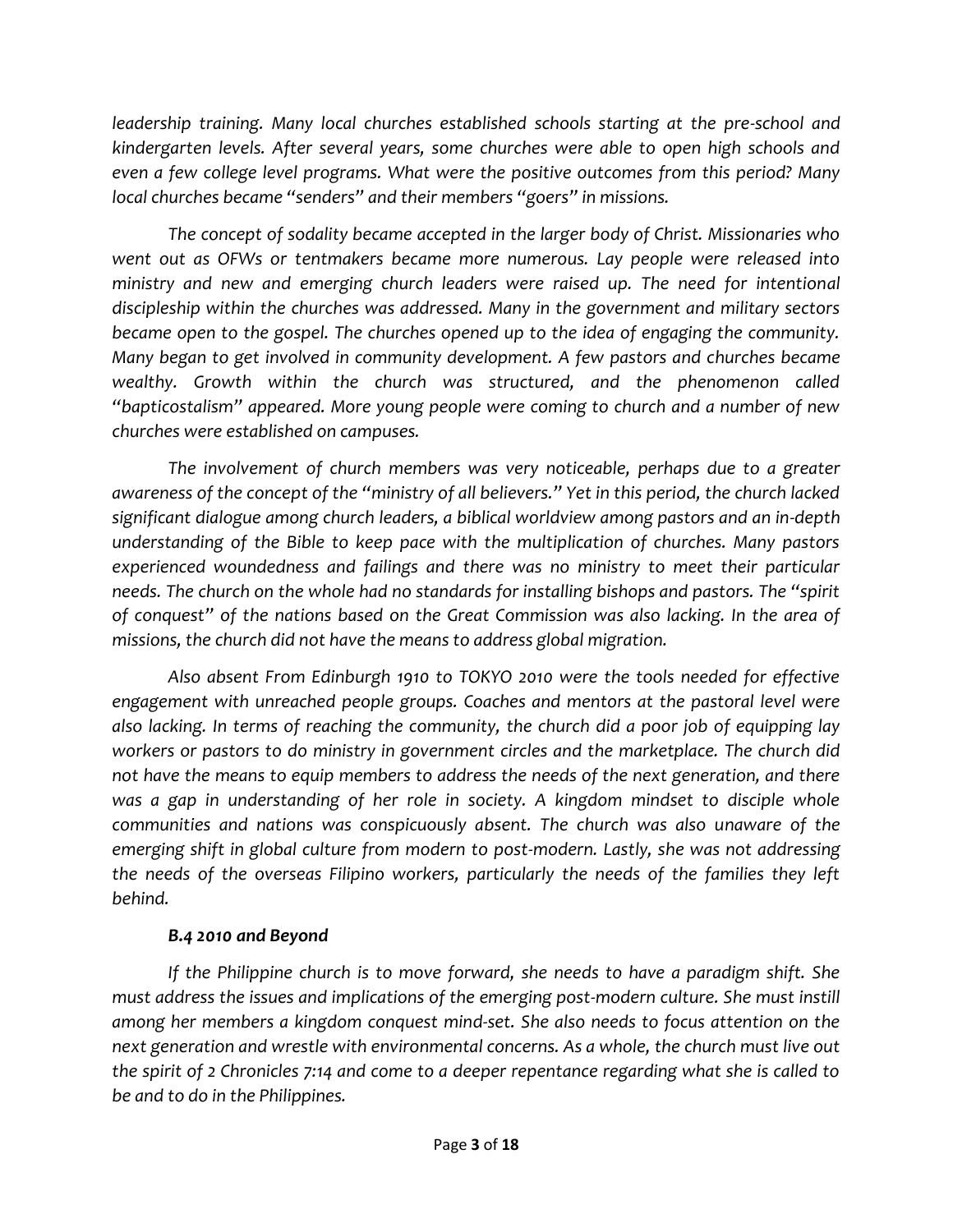#### *PART II. Tokyo 2020 Presentation*

#### *C. Establishing a Framework to Understanding the Missions Movement in the Philippines*

*The missions movement in the Philippines can best be understood by looking at what has happened and what's happening among three significant movements in the Philippines. These are movements (1) within the Philippine Missions Association, (2) the Kairos and mobilizing movements of Living Springs, now Simply Mobilizing, and the (3) Lausanne Partnership Philippines.*

In this regard this write up will present some noteworthy highlights from these three *missions organizations to provide the reader with a more comprehensive framework of how the these different missions streams are moving towards a common bigger stream, that of mobilizing the church of Jesus towards participating in completing the Great Commission.*

#### *C1. The Philippine Missions Association*



*Philippine Missions Association was organized in 1983, thanks to the encouragement of Dr. David Cho who was then the president of Asia Missions Association (AMA). Thus, next to South Korea, PMA is one of the earliest missions association to be established in Southeast Asia.*

*C.1a Dr. Met Castillo, Founder and first Secretary-General of PMA*



*Dr. Metosalem "Met" Castillo is the acknowledged founder of the Philippine Missions Association (PMA) and its first General Secretary. Because of his advocacy for missions, he was given the title "Mr. Missions". Even in his 80s he continues to serve the bigger Body of Christ in the Philippines and Asia. Currently he serves as Field Director of Philippine Crusades (now Philippine Challenge). Together with his son-in-law, Dr. Jason Tan, he helps oversee the Great Commission Missionary Training Center which he founded in 1994. Dr. Met, as he is fondly called, also founded the Alliance Graduate School in Quezon City, a seminary run by the Christian and Missionary Alliance of the Philippines.*

*A graduate of Ebenezer Bible College, Dr. Met has earned a Th.M. degree from Asbury Theological Seminary, and an M.A. and Doctor of Missiology (D.Miss) degrees from the School*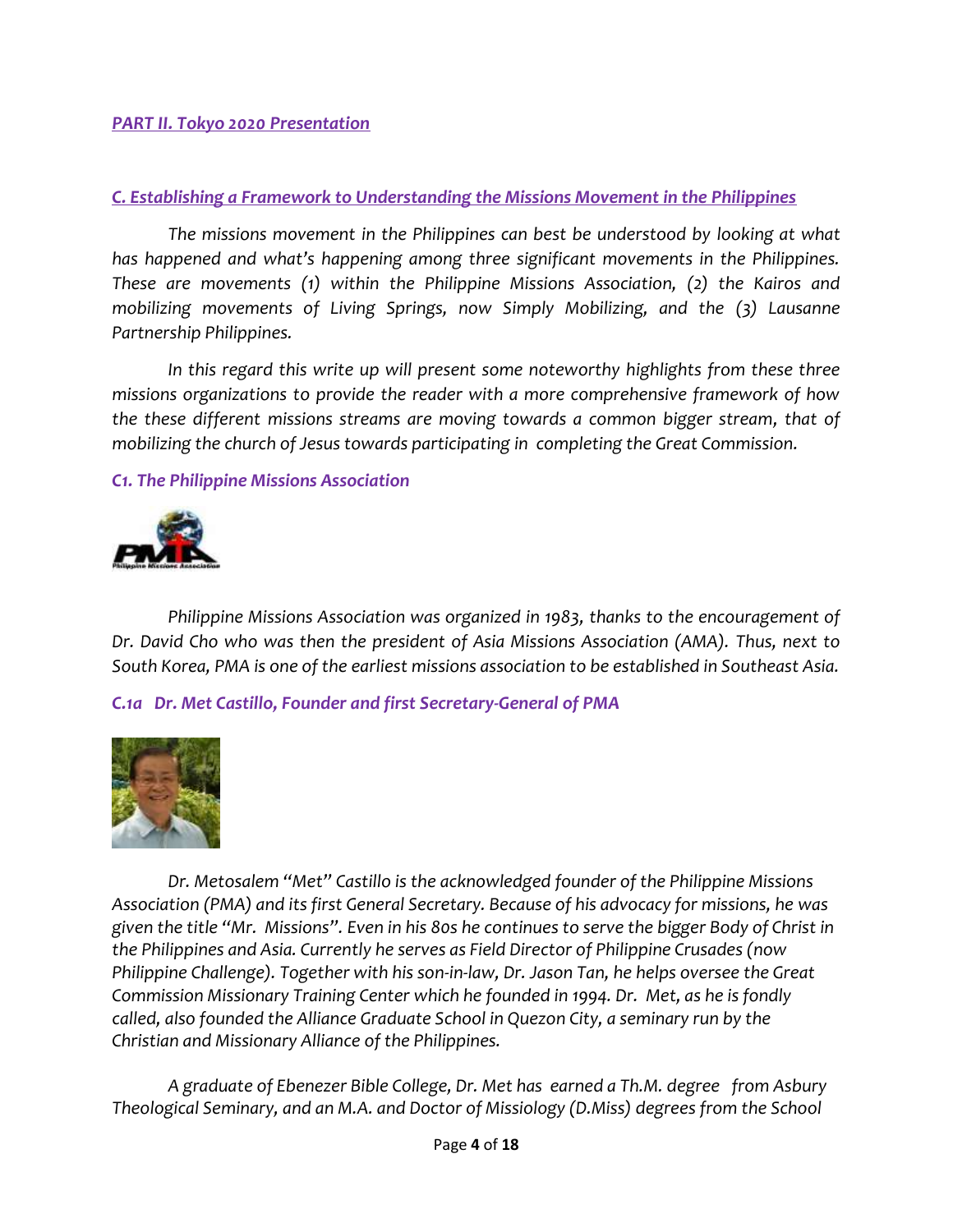*of World Mission at Fuller Theological Seminary, California, USA. Among the first initiatives of Dr. Met in the Philippines, to promote mission, was to organize what was then called as "Missions Fest" conferences. He also conducted Missions Education Seminars*

*According to Dr. David Lim, in his article on the history of PMA, "The growth across the next few years (of missions in the Philippines) was remarkable, and clearly parallels OFW (Overseas Filipino Workers) expansion, as well as the birth of PMA". <sup>i</sup> Before he turned over the leadership of PMA to his successor, Pastor Rey Corpuz, Dr. Met has also presided over the First National Consultation for Tentmaker Missions, held in September 14-16, 1994. The goal of the consultation was to plant the idea of training some 5,000 Filipino tentmaker missionaries and deploy 2,000 of them by the year 2000.*

#### *C.1b PMA under Rev. Rey Corpuz*



*After serving as PMA national director for 10 years Ptr. Rey and his wife Menchie have now become missionaries based in Abu Dhabi in the United Arab Emeritates. He provided this writer the following as highlights of his involvement with PMA from 1993 to 2002:*

- *From having just 30 members in 1995, member bodies of PMA have increased to more than 130 in 2002;*
- *There had been an increase in the mobilization of churches for mission, particularly ministry to Muslims;*
- *There also had been an increase in recruitment of Filipino missionaries serving among Muslims both within and outside the Philippines;*
- *Through the biennial National Youth Missions Congress, thousands of young people in the Philippines had been mobilized for missions;*
- *The Tentmakers Taskforce and Ministry to Overseas Filipino Workers (OFWs) was established;*
- *The UMMAH Fellowship, a fellowship focused on ministering to Muslims, was birthed;*
- *The Institute for Ministries to All Muslims or IMAM was launched;*
- *PMA also provided leadership to the Biennial Consultation on Ethnic Religions;*
- *The research manual on the Unreached Peoples Group in the Philippines was also completed;*
- *PMA likewise entered into partnership with the ministry of Adopt-A-People, and*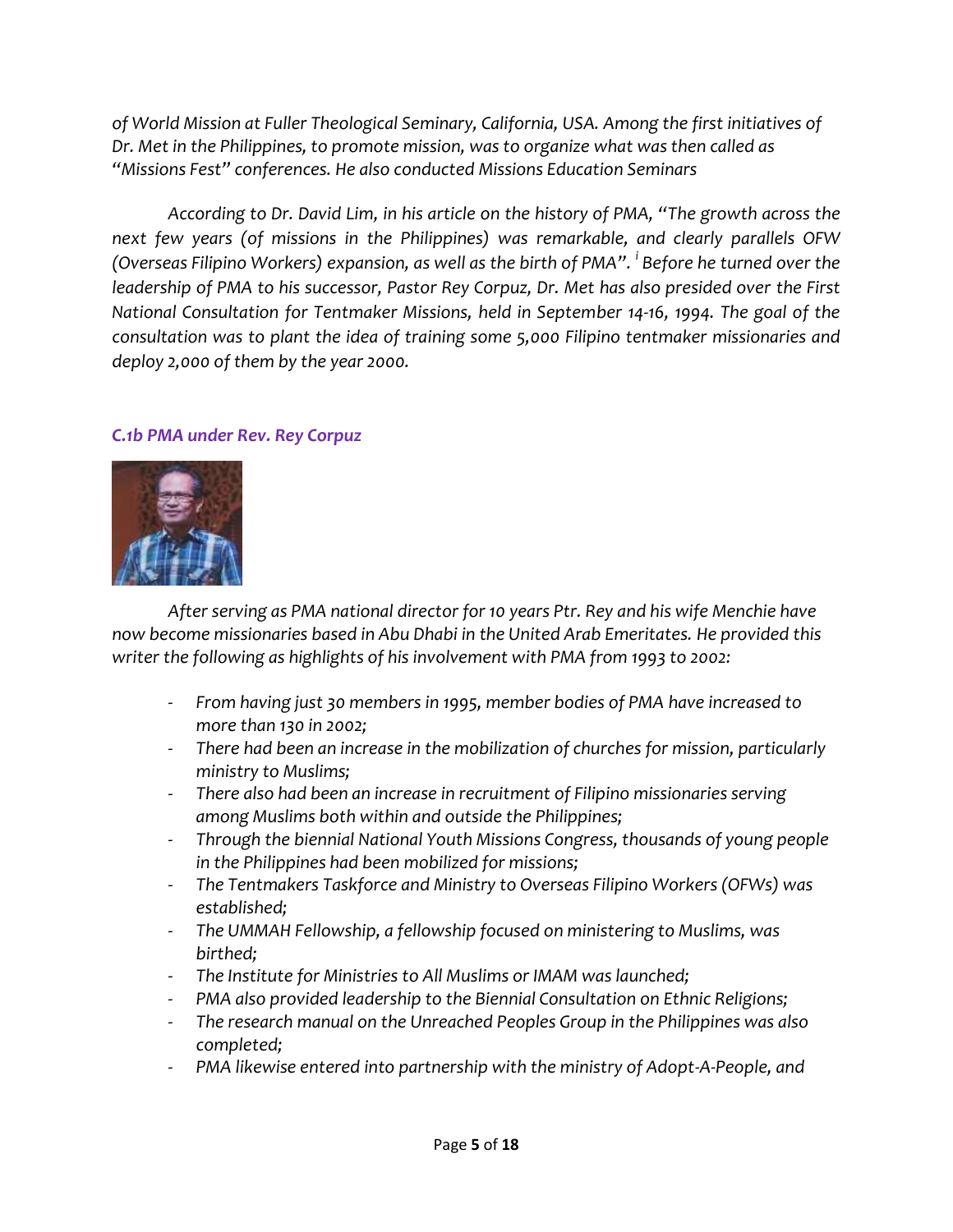- *Finally, PMA became a key influencer in the formation of various groups engaged in serving Muslim communities.*

## *C.1c PMA under Rev. Bob Lopez*



*Before becoming PMA's third General-Secretary or national director, from 2002 to 2008, Pastor Bob Lopez was a church pastor and head and CEO of the Asian Center for Mission in the Philippines. During his stint as head of PMA, through the support and participation of other missions agencies and member bodies, the Philippine Missions Association, among many others, has had the following as major accomplishments:*

- *Challenged and facilitated the training in missions of some 5, 307 church members. The figure is broken down as follows: 4,431 in the Arabian Peninsula, 465 in the U.S. and 411 in the Philippines. The number of non-Filipinos trained or challenged, on the other hand, totaled 3,532; 300 of whom were from Cambodia, 65 from Malaysia, 415 from Colombia and 2,762 from Korea;*
- Participated in international conferences of SEALINK, M World, GNCWM, IPA, Ethne *and other partner organizations;*
- *Within the Philippines, PMA likewise hosted missions conferences related to Security and Persecution Issues, Global Crisis in Mission, Philippine Missions Mobilization Movement or PM3, Ministry to Muslims or M2M, Higher Purpose, Reaching the Muslim World and several others. ii*

#### *C.1d PMA under Dr. Rey Taniajura*



*Dr. Rey Taniajura was serving as a member of the board of PMA when he was asked to serve as transitional National Director of the association while the board was searching for a*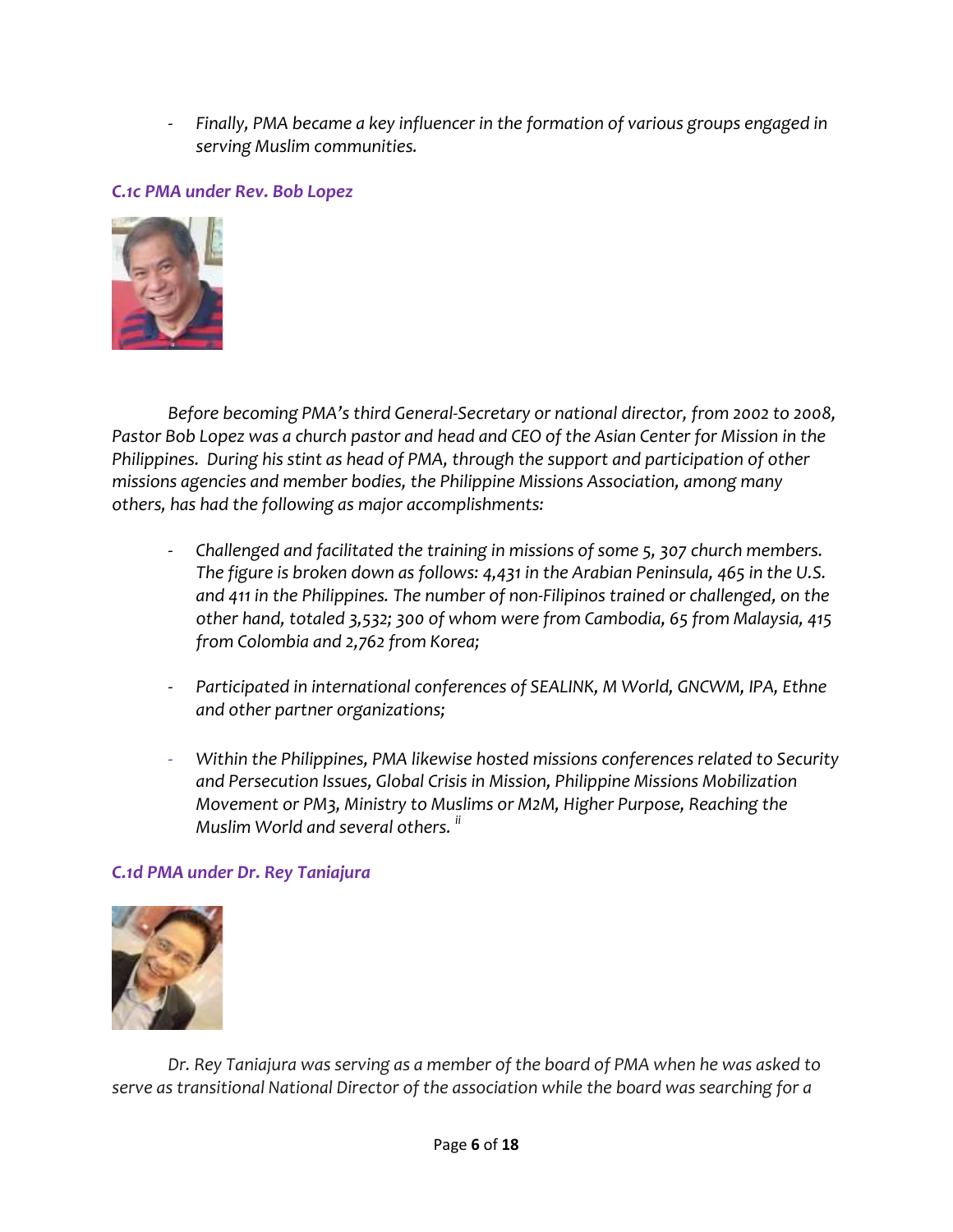*permanent head. For many years, he was the missions director of his denomination, Grace Communion International. He is an academician having served and currently serving as adjunct faculty of several seminaries and as academic dean of a graduate school.*

*During his watch, Dr. Taniajura initiated a board level review of PMA's strategic direction for 2010 and beyond which resulted in the board's adopting a revitalized vision and mission statements as follows:*

*Vision: Local and global Filipino churches discipling nations (Matthew 28:18-20) to the glory of God.*

*Mission: To mobilize the global the global Filipino church in evangelizing the world's unreached peoples, including our own.*

*The board also adopted as core values of PMA the following:*

### *1. Partnering with the Body of Christ:*

*We value the diverse roles of each member of the Body and partners working together to fulfil the Great Commission;*

#### *2. Mobilizing for Mission:*

*We value the significance of getting the churches actively engaged in local and global missions; and*

### *3. Aligning to God's Agenda:*

*We value the supremacy of Christ in missions.*

*And as strategic directions, the following were adopted:*

#### *1. Institutional and Leadership Development:*

 *Steward PMA towards becoming a premier missions institution where future missions leaders are trained and developed.*

### *2. Partnership Development:*

 *Catalyze local and global stakeholders towards synergy in missions efforts;*

### *3. Adoption of Unreached Peoples Groups:*

 *Advocate and challenge the local and global Filipino churches to adopt Unreached Peoples Groups;*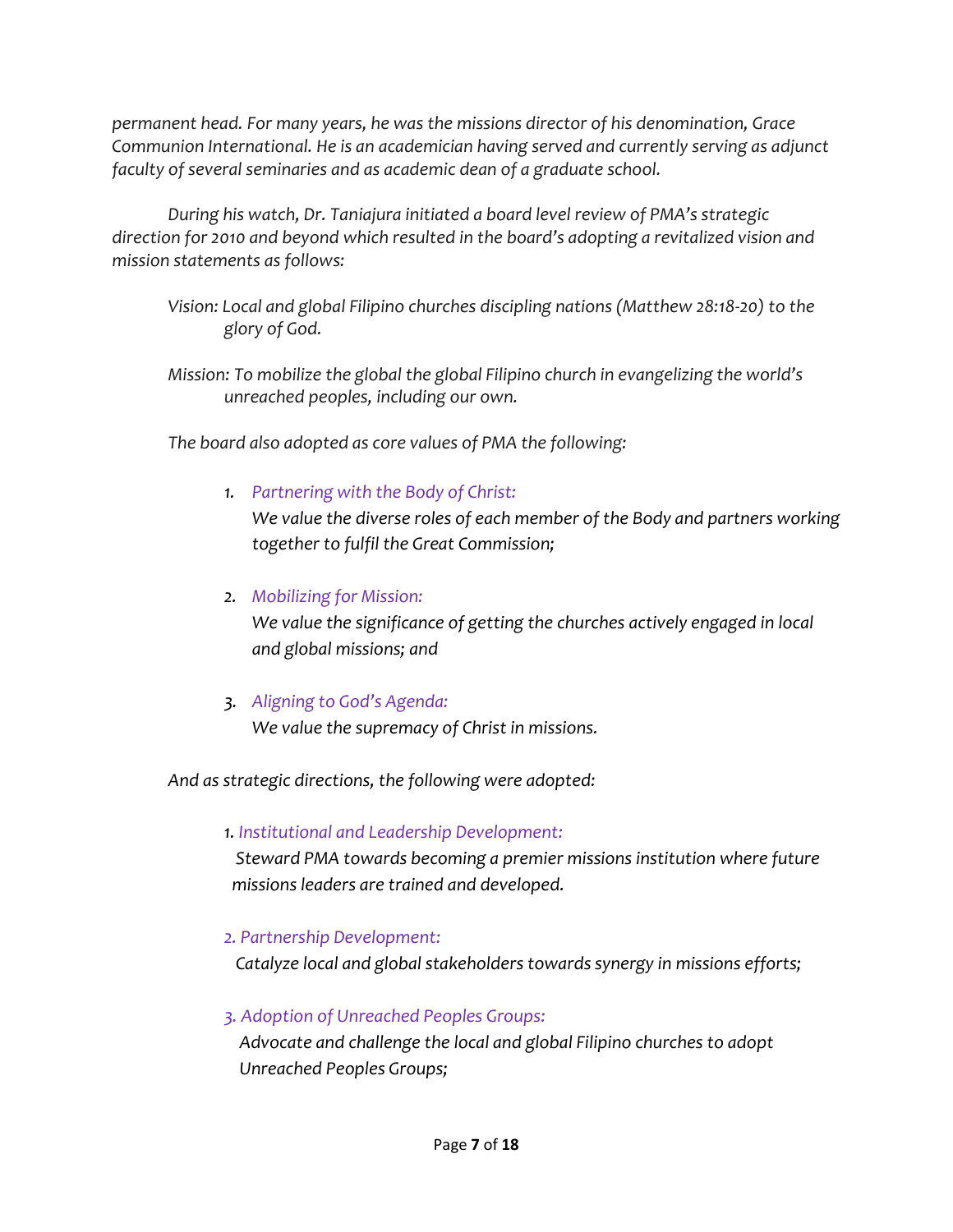### *4. Community Transformation:*

 *Facilitate the transformation of communities through missions;*

## *5. Tentmaking Ministry:*

 *Raise tentmakers (businessmen, overseas Filipino workers, professional, diplomats and others) who will reach the nations for Christ.*

*In 2010, the 28th year of the existence, at PMA's annual General Assembly, the following accomplishments were also reported:*

#### *Mobilizers Network:*

*PMA co-organized a missions mobilizers' network through a consultation of key mission leaders in the Philippines to reassess and review what we have accomplished for the last 25 years in the area of general and specific missions mobilization. In the consultation, PMA and its partners have examined trends, events and developments in mission. The mobilizers' network has covenanted to continue the consultations and work together towards the goal of finishing the Great Commission through mobilization.*

#### *Beyond Missions and Missions Post:*

*A news magazine called Beyond Missions was also launched by PMA in 2010. It is hoped that this publication will serve as one other missions mobilization tool for the Body of Christ in the Philippines.*

*PMA has also continued the publication of a newsletter called Missions Post informing the member bodies of the activities that the Association has been involved in on a regular basis.*

### *Dialogue among PMA Member-bodies:*

*PMA has also initiated among its member bodies a program to dialogue with each other on a regular basis. By conducting a regular dialogue with its member bodies PMA seeks to address strengths, weaknesses, opportunities, and threats that the Philippine missions movement faces in the coming years*

### *Equipping and Training Resource Center:*

*In the area of equipping and missionary training, PMA continues to conduct the Kairos Course, Use of Evange Cube as an evangelism tool, Higher Purpose for Your Overseas Job, and Worker to Witness. During the year, PMA has also added among its equipping resources, the training materials of Accelerating International Mission Strategies (AIMS).* 

### *Globalization and Missions:*

*In the area of globalization of missions, PMA has also taken active roles through its participation in international and national conferences and fora. Some of the international conferences that PMA participated in recent years, until 2010, are (1) Tokyo 2010 in Japan, (2)*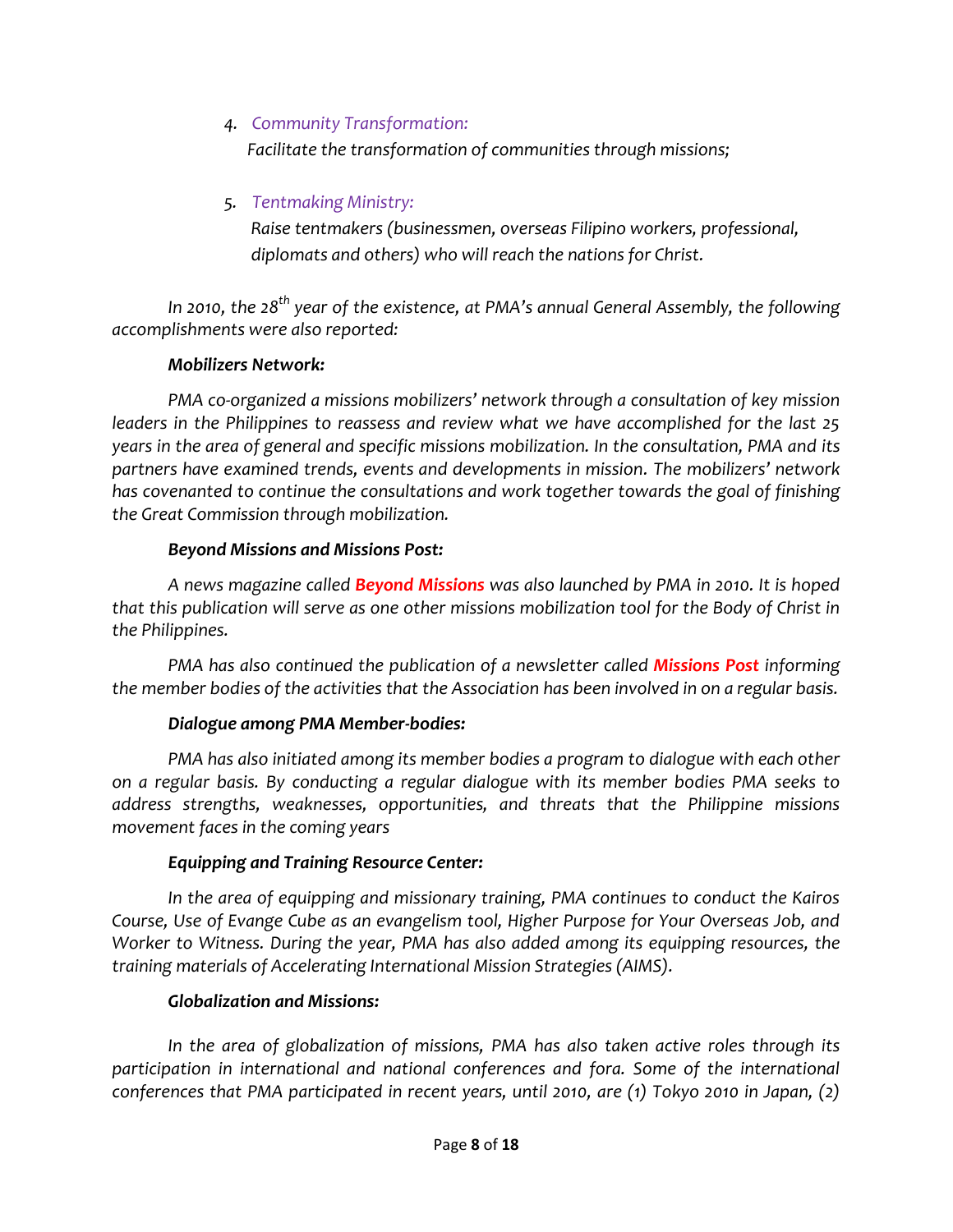*IMPACT Missions Conference in the U.S., (3) Lausanne Conference in South Africa, (4) Missions Korea in South Korea, (5) the Missions Commission meeting of the Asia Evangelical Association, in Bali, Indonesia and the (6) AMA Triennial Convention in Jakarta, Indonesia*

*Through these international fora and seminars, PMA has contributed papers and presentations related to missions. Such papers were oftentimes incorporated in international publications which are read by the international community. For instance, the paper presented by the national director in the Asian Evangelical Alliance missions commission in a forum held by the organization in Bali, Indonesia was made a part of the book, "Emerging Missions Movement" published by Compassion International. Other papers presented in a number of international conferences found their way into international publications as well.*

#### *C.1e PMA under Dr. David Lim*



*The fifth to serve PMA as its national director is Dr. David Sun Lim. He considers his profession as theological and missiological educator, missionary trainor and missions executive. Currently, he serves as president Asian School for Development & Cross-cultural Studies (ASDECS), president China Ministries International-Philippines, Inc. (CMI-Phil.), and board chairman of Lausanne Philippines Partnership, Inc. (LPP). He has a doctoral degree in New Testament Theology from Fuller Theological Seminary.*

*Dr. Lim's stint as PMA national director was also short, it being transitional too, while PMA was looking for a permanent head. He served from 2011 to 2014. A prolific writer and a visionary he has contributed a number of articles on missions in national and international publications. He was also one the leading figure in launching and promoting the Philippine Missions Mobilization Movement or PM3.* 

*Dr. Lim has mentioned the following as the significant highlight of his administration, as national director, for the period 2011 to 2014:*

- *PMA continued the implementation of its flagship program, the Philippine Missions Mobilization Movement or PM3. The goal of the movement is to mobilize some one million overseas Filipino workers and equip them as tentmaker-missionaries by the year 2020. The movement was given impetus in 2014 when Ptr. Lalano Badoy Jr. was appointed as its executive director;*
- *One other significant initiative under Dr. Lim's administration was the forging of a missions partnership between Philippines for Jesus Movement and Philippine*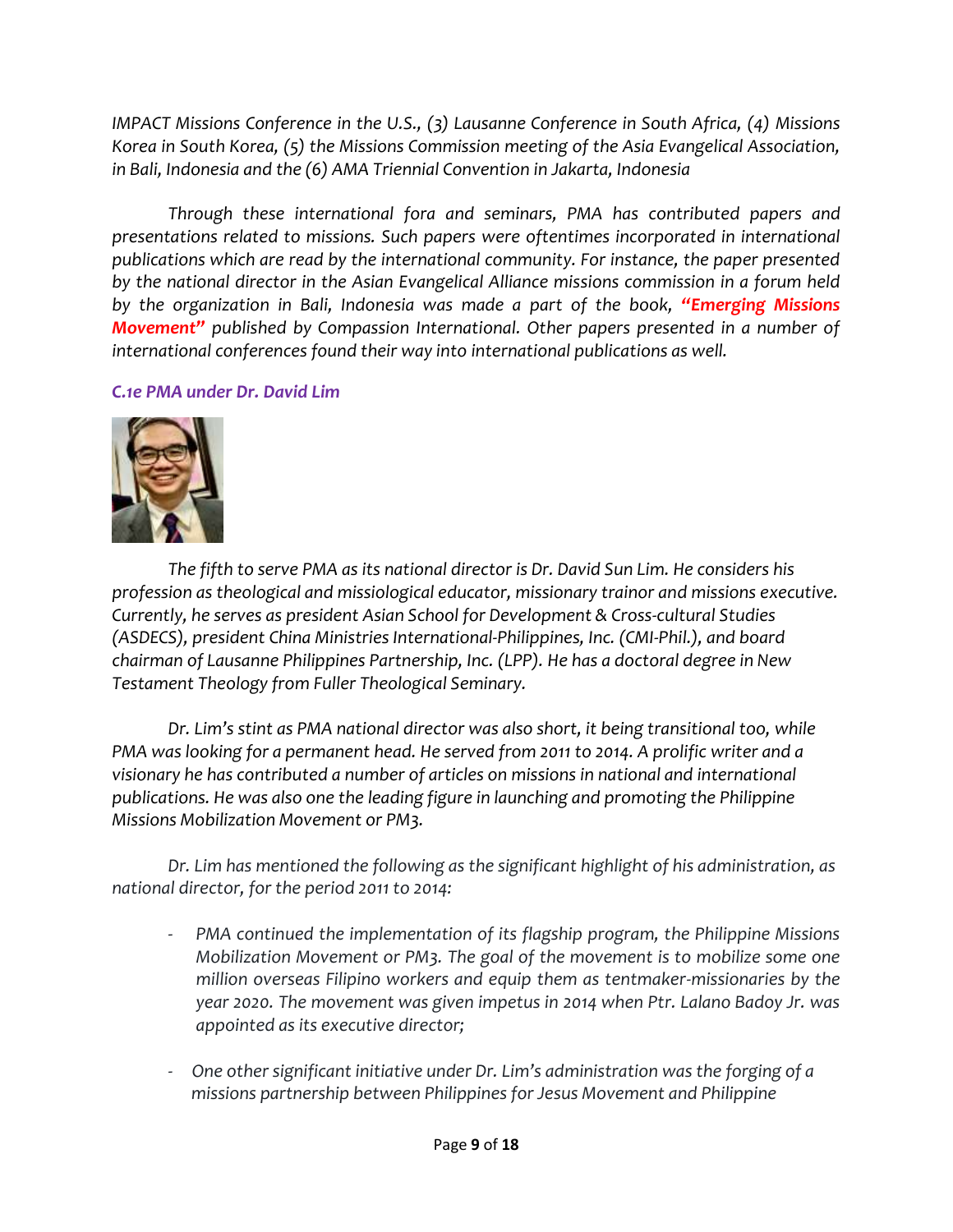*Missions Association, with a representative from the former serving as co-chair of the PMA board;*

- *During this period PMA continued to publish the Mission Post as the association's flagship publication;*
- *PMA also launched the "Insider Movements" approach in reaching Muslims. In launching this initiative seminars were organized and hosted by PMA; and lastly*
- *- The National Youth Mission Movement was revived by forming a NYMM Youth Committee and organizing mission camps. Potential mission mobilizers were sent to Thailand to be trained in SVM2 Training Center in Chiangmai.*

#### *Ministering to Filipino Migrant Workers and their Families:*

*As leading advocate of the PM3 movement, Dr. Lim likewise introduced a number of initiatives related to ministering not just to Filipino migrant workers or OFWs but also to their families left behind in the Philippines.*

*To carry out said initiatives a group of missions leaders under the guidance of PMA came up with the following proposals:*

### *1. For those considering becoming OFWs*

*a. PEOS (Pre-Employment Orientation Seminars of Philippine Overseas Employment Administration)*

*Designing of training syllabi for the community, schools and churches, to supplement the topics covered in PEOS. These were meant to be used by pastors or lay church leaders as they participate in promoting PEOS in their respective local churches.*

*b. OFW Seminars.* 

*These seminars include career planning and financial preparation for OFWs. Seminars on cross-cultural considerations, OFW spirituality, and missions awareness were also designed.*

#### *2. For those preparing to become OFWs*

*a. Missions Education*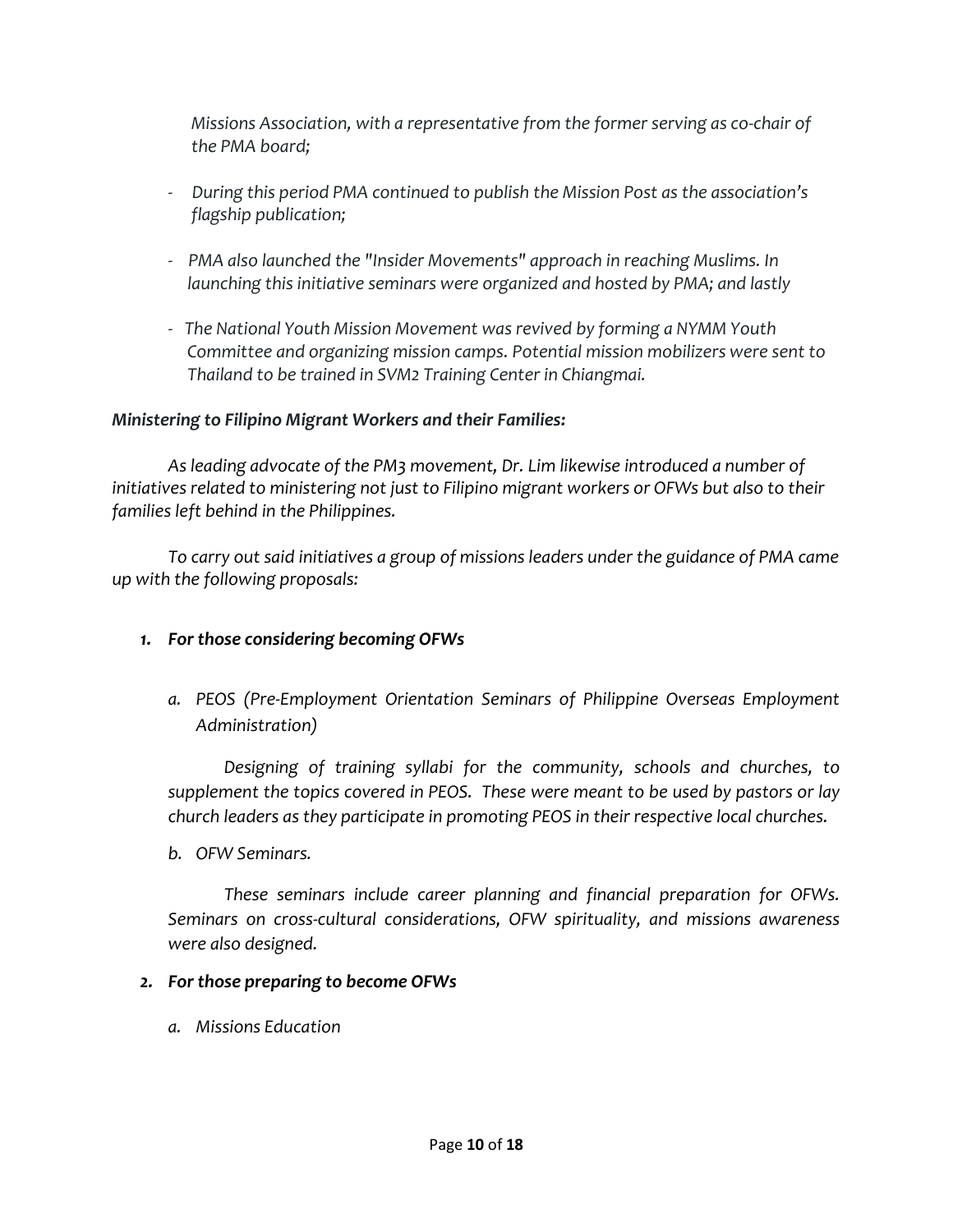*They were to be provided with missions education such as the G3 (Cat & Dog), Higher Purpose, Impact Eternity, Kairos Course, E-Cube. Other missionary training modules which are church based and program based (CT, ACM, GCMTC, etc.) were also suggested to train those who are already preparing to become OFWs*

*b. Advance Mission Studies*

*The same were people were also encouraged avail of graduate programs such as the Master in Development Management and Master in Intercultural Studies of ASDECS (Asian School of Development and Cross-Cultural Studies).*

#### *3. For those already deployed as OFWs*

*They were be provided with further missions education and missionary training which could overlap with the above listed depending on need. These could be seminars or courses on cross-cultural evangelism and church planting, cooperatives, and wise stewardship including a graduate program in entrepreneurship.* 

#### *4. For OFW families left behind*

*They were to be encouraged to attend seminars on establishing & maintaining cooperatives, savings & business, fellowships & support groups, youth programs, etc. which can be provided to families left behind by OFWs in the Philippines.*

### *5. For churches with OFWs*

- *a. Local churches can hold seminars on ministering to OFWs & their families; and*
- *b. They can also establish & maintain an OFW desk.*

#### *C.1d PMA under Rev. Lalano Badoy, Jr.*

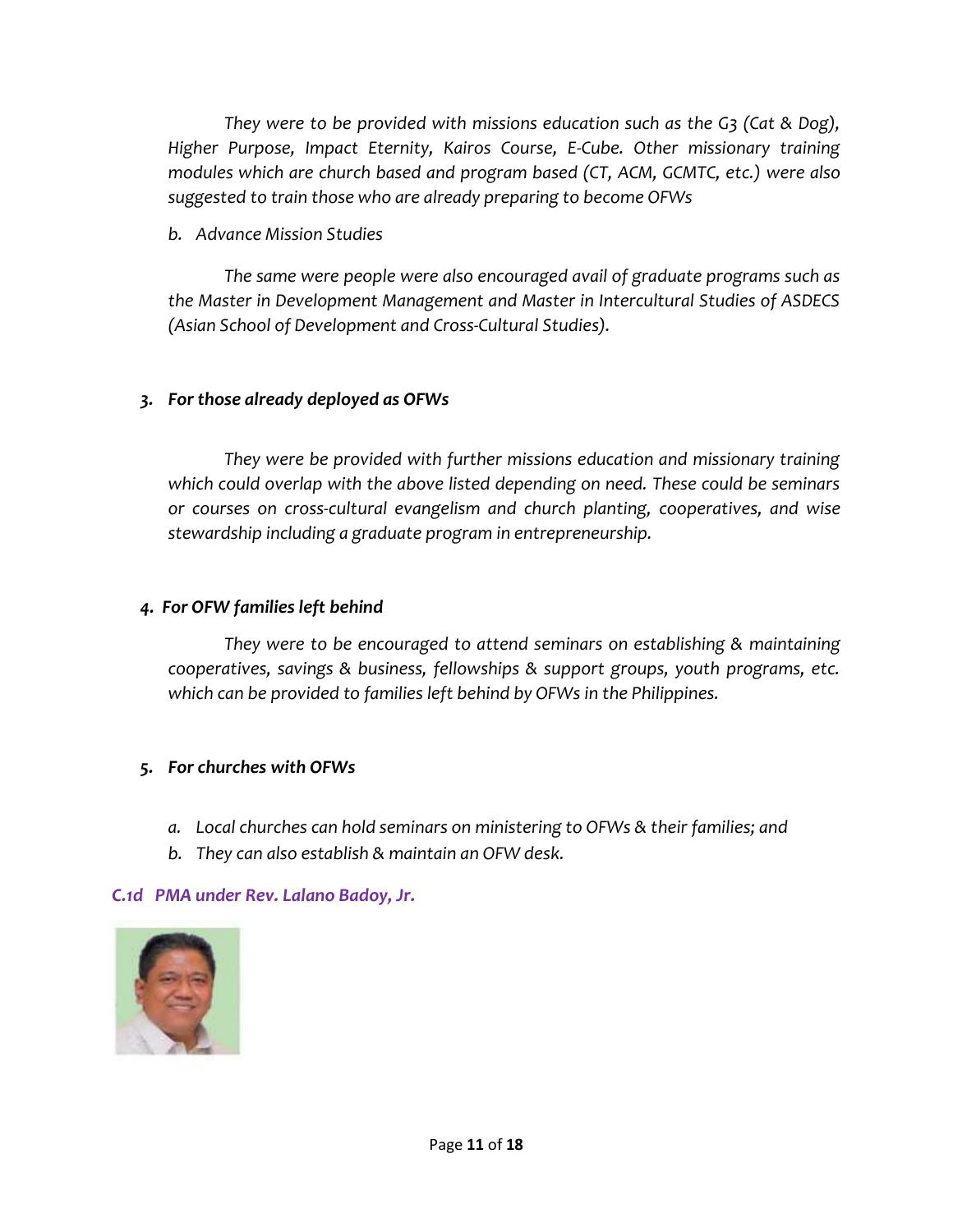*An engineer by profession, the current national director, Rev. Lalano Badoy, Jr. took over leadership of PMA from Dr. Lim in 2015. Before becoming national director of PMA, Ptr. Nono was also serving as pastor of a local church. As guiding principle of his administration, he adopted the catch phrase, "Engaging the Global Filipino Church in the Global Harvest". Under this theme he has come up with the following programs for PMA, with the goal, "Every (believer) member of the church will know and fulfill his/her role in the global harvest – the fulfillment of the Great Commission (Matthew 28:18-20; Acts 1:8; Matthew 24:14 and Revelation 7:9-10).*

The framework for this current initiative is illustrated by the diagram below:3<sup>iii</sup>



*A more elaborate explanation of this framework is provided by the following, where under each segment of the framework are listed possible action points to be carried out:*

- *1. PRAYER & INTERCESSION (Matthew 9:37-38)*
	- *Church Members Engagement in the Global Harvest*
	- *Unreached People Groups*
	- *Philippine Churches (Mobilized 30,000 by 2025)*
	- *Filipino Congregations in Host Countries*
	- *Missions Organizations*
	- *OFWs*
	- *OFW Tentmakers*
	- *OFW Families*
	- *Host Countries*
	- *Career Missionaries*
	- *Missions Resources*
	- *Ministry Partners*

### *2. MISSIONS EDUCATION (On-going)*

- *General Missions Education*
	- o *Higher Purpose*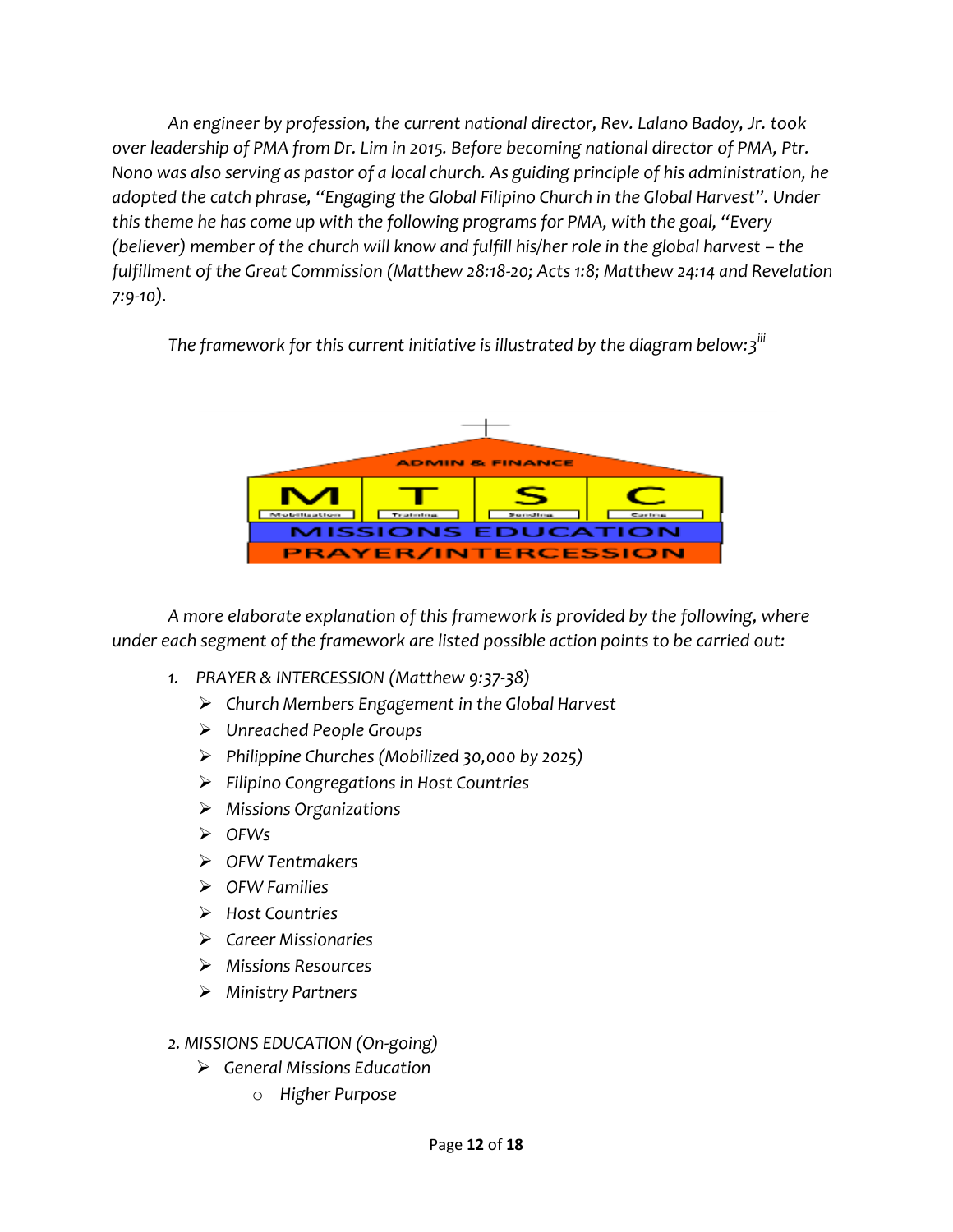- o *Harvest Connection*
- o *Kairos*
- o *Revealing His Glory*
- *Missions Studies for Sunday School & Small Groups*
- *Missions Sermons with Focus Regular (Reached Nations) & Frontier (UPGs) Missions*

#### *3. MOBILIZATION*

- *Vision Casting/ Missions Awareness*
- *Vision Trips*
- *Mission Trips*
- *Missions Events*

### *4. TRAINING*

- *Missions Equipping Trainings*
	- o *Engaging Your Church in the Global Harvest*
	- o *OMD (How to Set Up an OFW Ministry Desk)*
	- o *Good Soil*
	- o *Neighbors Evangelism Training (NET)*
	- o *CAMEL*
	- o *Appropriate & Specialized Evangelism & Discipleship Trainings*

### *Helpdesk Trainings*

- o *Migration Awareness*
- o *RA 10022 & related laws*
- o *OWWA Programs and Services*
- o *Partnership with LGUs & other NGOs/FBOs doing Helpdesk*
- *Ministry Trainings*
	- o *Financial Literacy*
	- o *Marriage Enrichment*
	- o *Biblical Parenting*
	- o *Livelihood*
- *5. SENDING (Partnership Development)*
	- *Missions Training Organizations*
	- *Sending Agencies* 
		- o *Missions Sending Organizations (Career Missionaries)*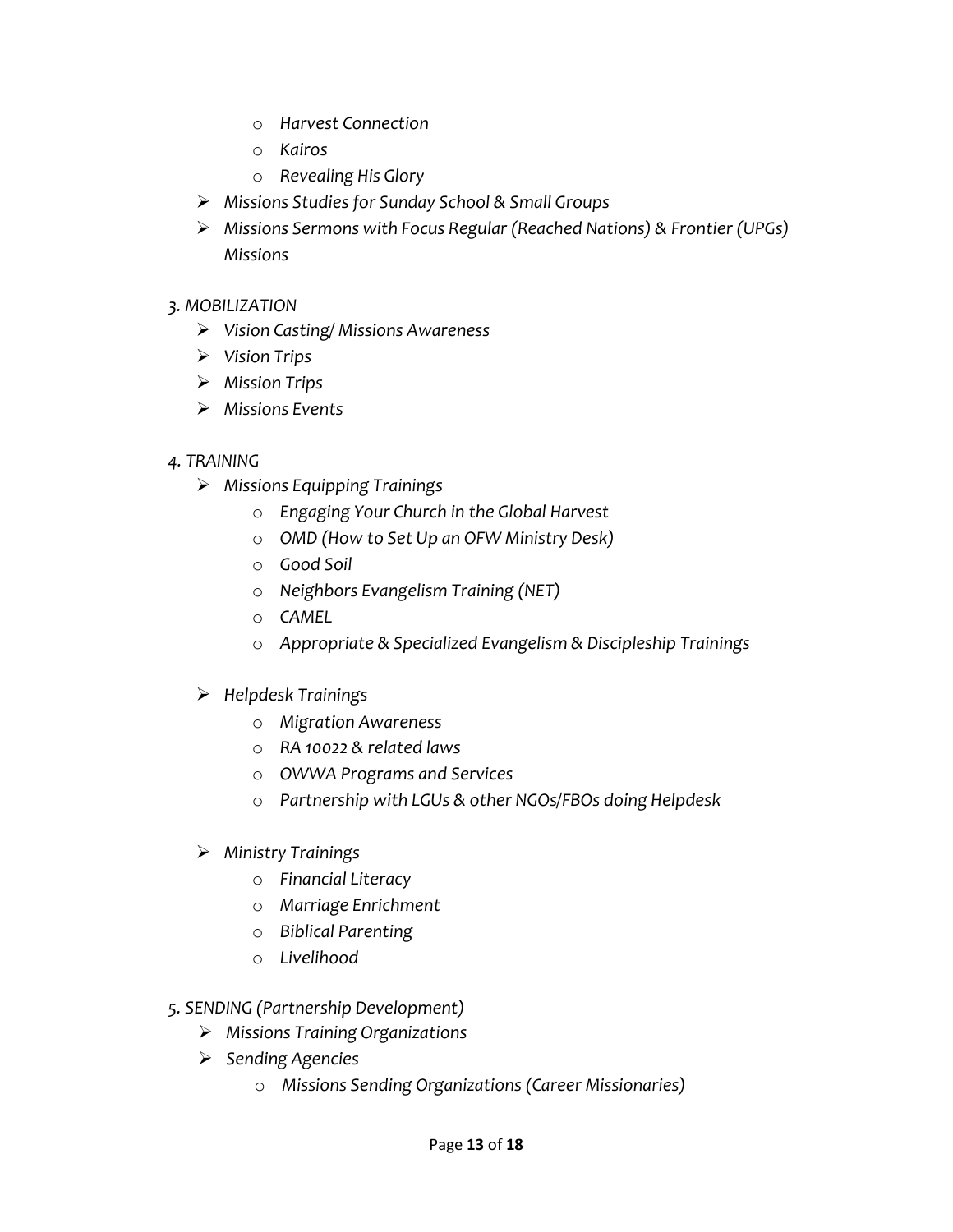o *Recruitment & Placement Agencies (OFW Tentmakers)*

#### *6. CARING*

- *MCare Philippines – Missionary Care or Member Care*
- *Communications (for the OFWs and Families using Skype, FB, Email, Text etc.)*
- *Visitation (for OFWs and Families)*
	- o *Men*
	- o *Women*
	- o *Children*
	- o *Parents*
- *Counseling and Debriefing*
- *Helpdesk* 
	- o *Legal & Paralegal assistance for OFW-related cases* 
		- *Illegal termination*
		- *Abuse by employers*
		- *Unpaid salaries & delayed salaries*
		- *No day-off & no holidays*
		- *No medical benefits*
		- *No assistance during times of crisis, death at the host country*
		- *Imprisonment*
		- *Repatriation*
		- *Missing whereabouts*
	- o *Halfway houses*

#### *7. ADMIN & FINANCE*

- *Admin*
- *Resource Development*
- *Finance*
- *Logistics*
- *Database*
- *Communications (Missions Promos & Updates)*

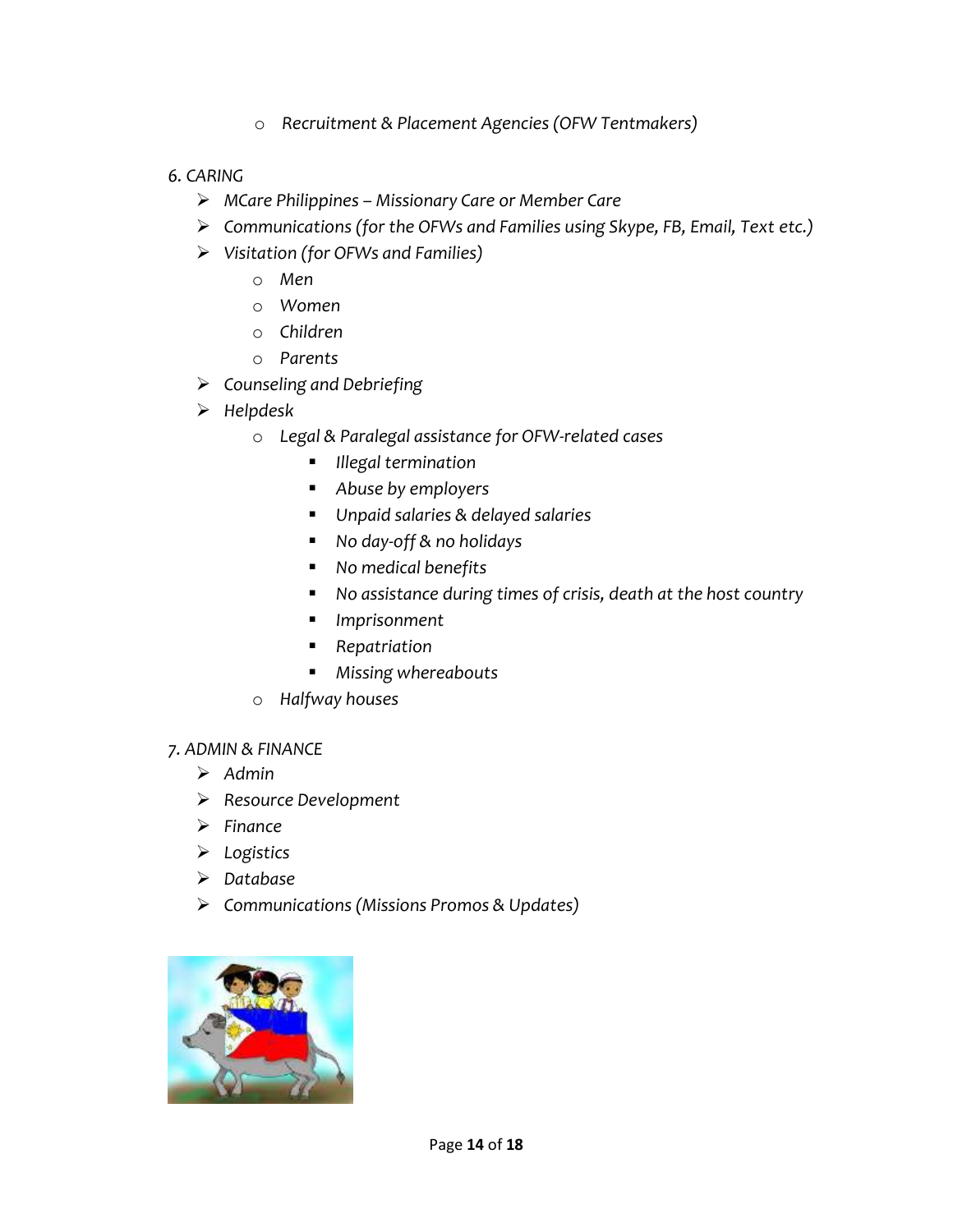*In another document submitted to this writer, Ptr. Nono outlined a number of reasons why the Filipinos have a strategic advantage in developing a missionary mindset as well as in being deployed as overseas missionaries.*

*iv Some of these reasons as follows:*

- *The Philippines was named as the world's best country in business English proficiency, even beating the US, according to a recent study by Global English Corporation;*
- *The Philippines as the Call Center capital of the world, overtook India. Over 400,000 Filipinos are employed in call centers (2015), roughly 50,000 more than in India with 350,000 (February 2015), according to the study. This is particularly interesting because the Philippines is only one tenth of the population of India. To date, Filipino call center agents grew to 1-million+;*
- *Filipino seafarers comprise more than 25% of the 1.5 million mariners worldwide making the "single biggest nationality bloc" in the global shipping industry according to the Department of Labor & Employment (DOLE) as of April 2016;*
- *A local Saudi Arabia newspaper had a headline "Imagine a world without Filipinos";*
- *The Overseas Filipino Workers (OFW) 2018 Remittances hit the all-time high US\$ 31.29 billion exceeding the expectation of the Central Bank of the Philippines;*
- *Hong Kong Shanghai Banking Corporation (HSBC) projected the Philippines to rank #34 in world's top economies & #19 by 2050;*
- *The Philippines from an International Monetary Fund (IMF) borrower became a lender in 2011 when it lent over US\$125 million to the ailing economies in Europe through IMF;*
- *The Benham Rise is a 13-million-hectare territory. In 2012, the United Nations Commission on Limits of the Continental Shelf (UNCLCS) confirmed Benham Rise as part of the Philippines continental shelf; and,*
- *The Philippine money is the only currency in the world with a Bible verse, Psalm 33:12 "Blessed is the Nation whose God is the Lord"*

### *Two Other Missions "Streams" in the Philippines*

*Before concluding this paper, there are two other "streams" that one should consider in better understanding the current missions movement in the Philippines. These are (1) the*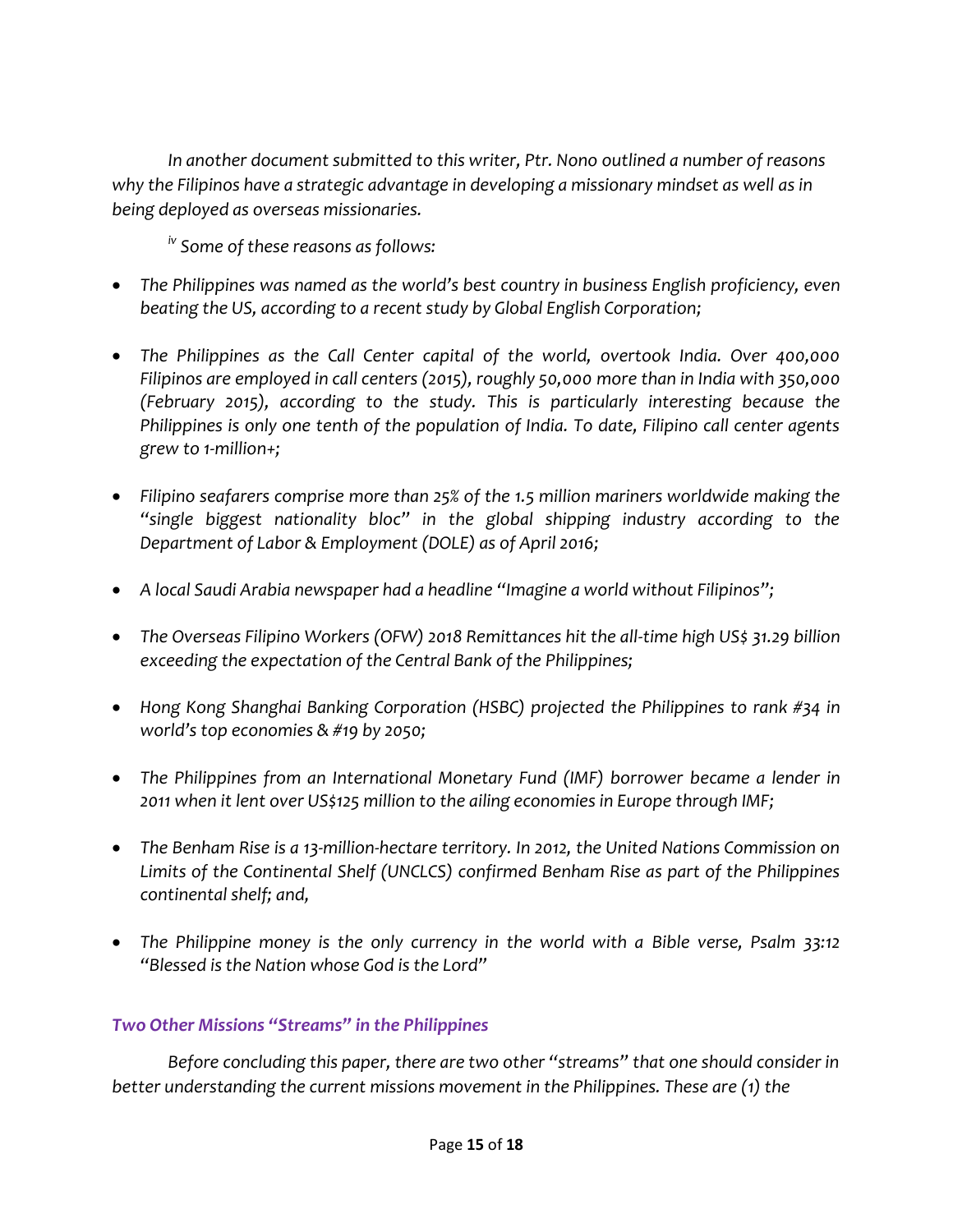*Kairos movement (of Living Springs International) and (2) the Lausanne Philippine Partnership, Inc. Both streams are worth looking into as the first stream has been instrumental in equipping thousands of church leaders and members in the basics of missions; and, the second presents a considerable potential in mobilizing key leaders and professionals in the country to become influencers, and perhaps even practitioners, in the field of missions.*

*In studying the first stream one has to study the beginnings and the current ministry of Living Springs International based in Butuan City in Mindanao, Philippines while in looking at the second, one has to do an in-depth study and research of the writings of Dr. David Lim, a key player and leader of this movement.* 

## *C.2 Living Springs, Kairos and Simply Mobilizing*

*Living Springs International is a ministry and organization founded by a missionary to the Philippines from New Zealand, Rev. Max Chismon. A significant contribution of this ministry is the production of a missions course that is taken from Perspectives of U.S. Center for World Mission (now Frontier Ventures), Pasadena, California. The missions course was initially called World Missions Course, later changed to Condensed World Missions Course. Still later the course name was changed to Kairos. The leaders and staff of Living Springs have always recognized the course as a "daughter" of Perspectives as a significant portion of the content of the course was derived from Perspectives. Likewise, the manner by the which the course is taught was also highly influenced by Perspectives.*

*Initially, the course was offered to pastors and leaders of churches in the Philippines. Later it has become so successful that it became the principal means of equipping churches and members in the Philippines about missions. Still later because of the enthusiasm and zeal of those who took the course, a good number of them became advocates and champions in introducing the course in countries outside the Philippines. In a few short years this resulted in the course being taught in close to a hundred countries by nationals who formed themselves into a national ministry of Kairos. Graduates of the Kairos course all over the world now number by the thousands.*

In the middle of the decade, Max Chismon shifted his focus from teaching and equipping *churches for missions to that of mobilizing. To highlight this significant shift, he dissolved Living Springs International and established a new organization called Simply Mobilizing. The main reason for such a radical shift is the idea that it is not enough to create awareness and teach missions. For the churches to really participate in fulfilling the Great Commission they simply have to be mobilized. And it is not enough to just mobilize individual church members. It must be the churches themselves, as representative outposts of the Kingdom of God on earth at this time, that must be mobilized for the whole world to be reached by the Kingdom message.*

*For a more comprehensive history of the beginnings and development of Kairos as a global missions equipping course of Living Springs International and the shift made by the*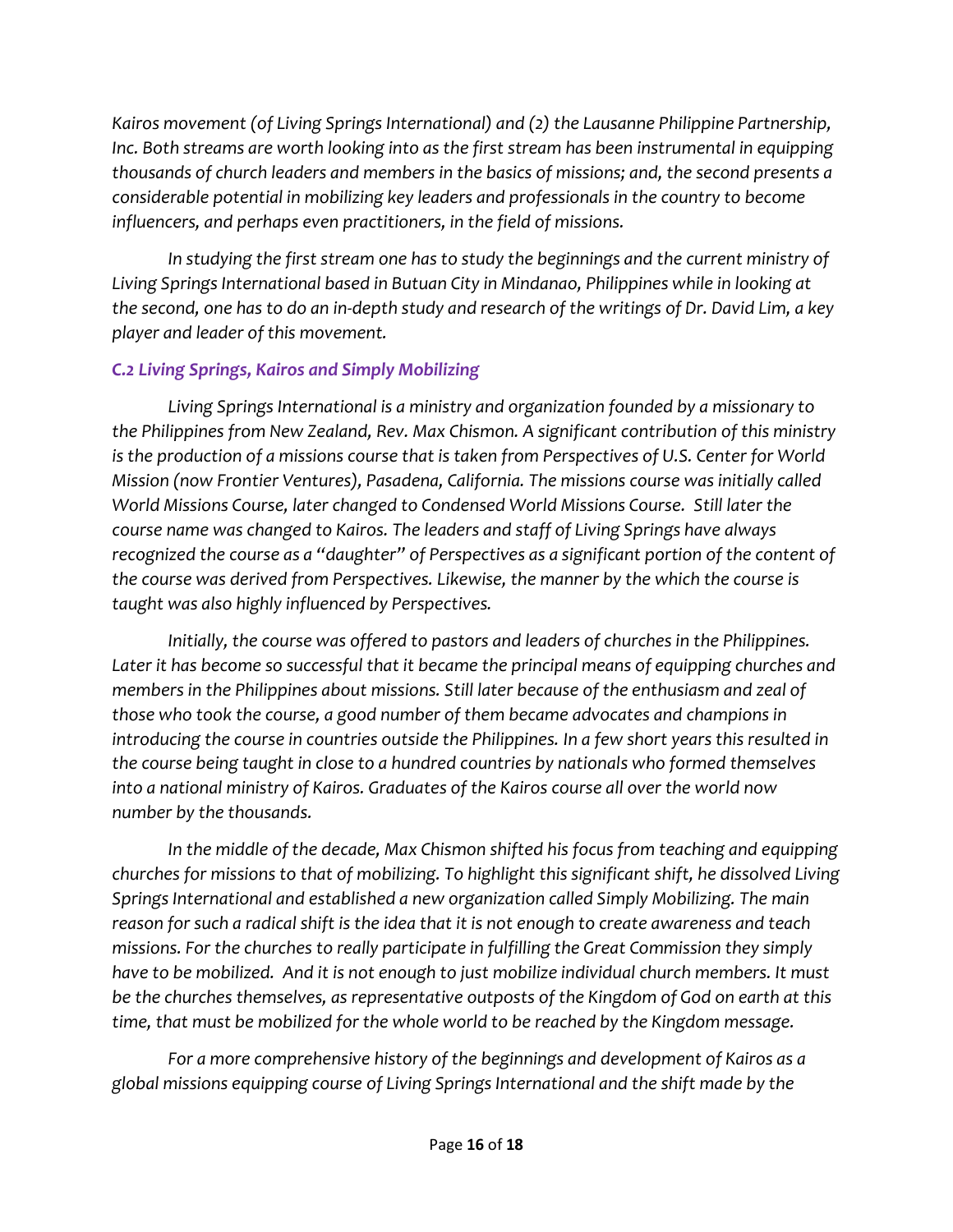*ministry from that of equipping to mobilizing the churches, one can access its website at [www.simplymobilizing.com.](http://www.simplymobilizing.com/)*

## *C.3 Lausanne Partnership Philippines*

 $\overline{\phantom{a}}$ 

*Another missions movement "stream" that bears watching in the Philippines is the*  Lausanne Philippines Partnership, Inc. (LPPI). From what seems to be coming out of *hibernation, Lausanne Partnership Philippines has reconstituted itself in a meeting in November of last year, 2019, in preparation for the 500th year of Christianization of the Philippines on March, 2021. In 2017 there was an attempt to revive the movement but apparently the leadership was distracted with other missions concerns that no follow up happened.*

*However, late last year upon the initiative of Dr. David Lim, Lausanne Philippines Partnership chairman and its executive director, Ptr. Art Medina a reorganization of the board and crafting of a new vision and mission statements were undertaken. This movement bears watching as in its effort to again join the bandwagon of mobilizing the Philippines for missions, there seems to be a very intentional and determined effort this time by the organization to reach the key influencers of the country, in business and industry, government and other key and important sectors of society, to get involved.*

*Below are the newly re-crafted vision and mission statements for the re-emerging missions movement:*

> *Vision: The whole Philippine church sharing the whole Gospel with the whole world effectively.*

*Mission: To mobilize the Filipino church to actualize the Kingdom of God<sup>1</sup> through Disciple Multiplication Movements (DMM)<sup>2</sup> in all communities and all sectors in our localities, towns/cities, workplaces, unreached people groups here and abroad (Acts 1:8).*

*Immediate goal: To get fully organized for our mission by March 31, 2021 (500th year of Christianity among our people), with strategic and operational plans in place.*

*D. Conclusion: Current Assessment of the Philippine Missions Movement and Recommendations*